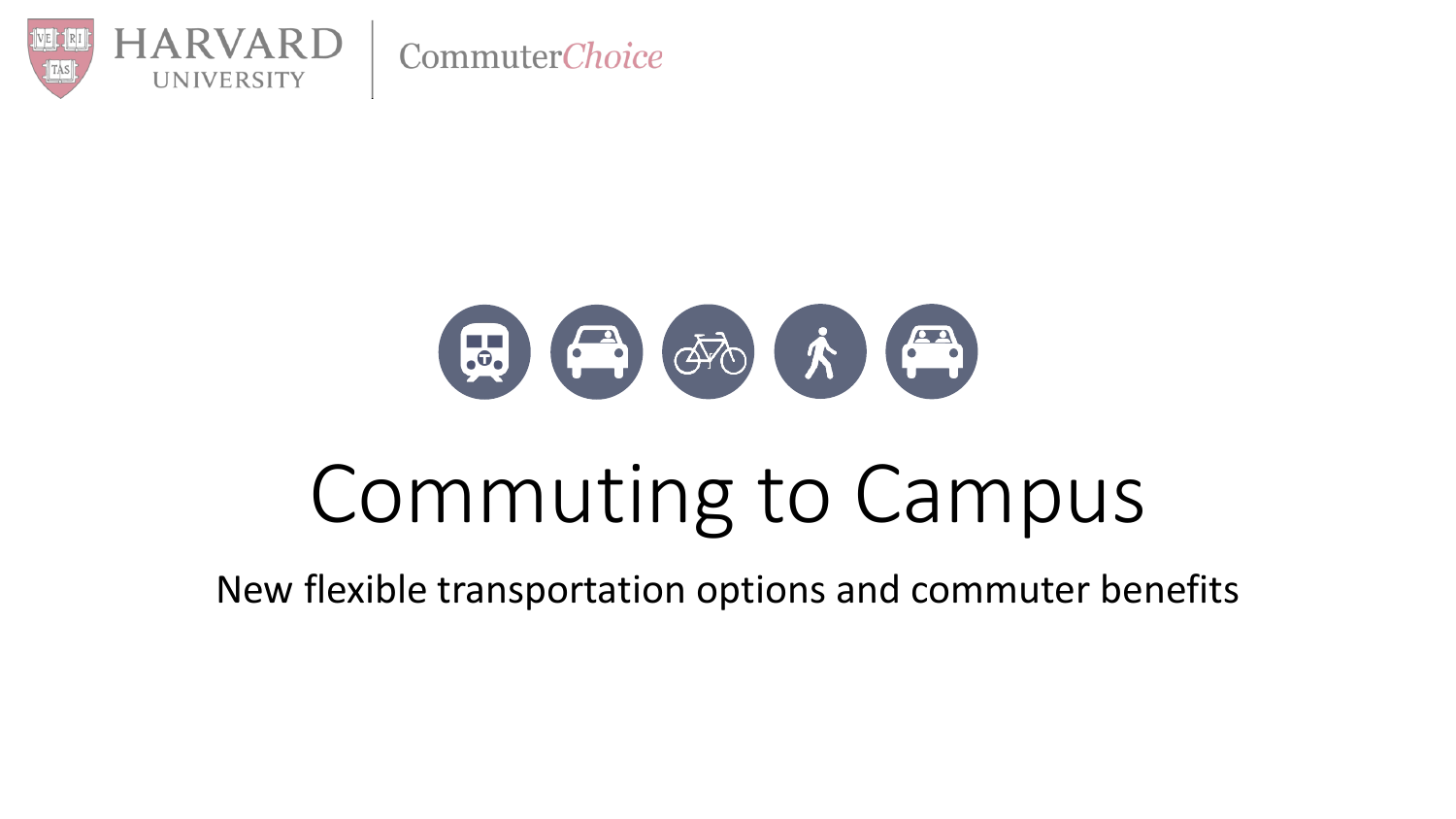

#### New Flexible Options

### **Transit**

**New pre-tax debit card to alternate between parking and transit -** Transportation Services has introduced a new [pre-tax debit card](https://www.transportation.harvard.edu/sites/default/files/How%20to%20Take%20Advantage%20of%20Transit%20and%20Parking%20Flex%20Feature.pdf) for staff who wish to alternate between parking or transit. This allows staff to purchase daily transit (not subsidized) and daily parking in Cambridge/Allston on a pretax basis and more easily switch modes of transportation. For more information, including how to sign up for the debit card and a list of eligible transit expenses visit [transportation.harvard.edu/flexible.](transportation.harvard.edu/flexible)

**New 7-day bus and subway pass -** Now available with pre-tax savings, these passes are valid for 12 months and can be used any time. Learn more at <transportation.harvard.edu/edenred>

The MBTA is committed to public health on their transit system. For safety tips, protocols and service updates, please visit [mbta.com/covid19/ride-safer](https://www.mbta.com/covid19/ride-safer)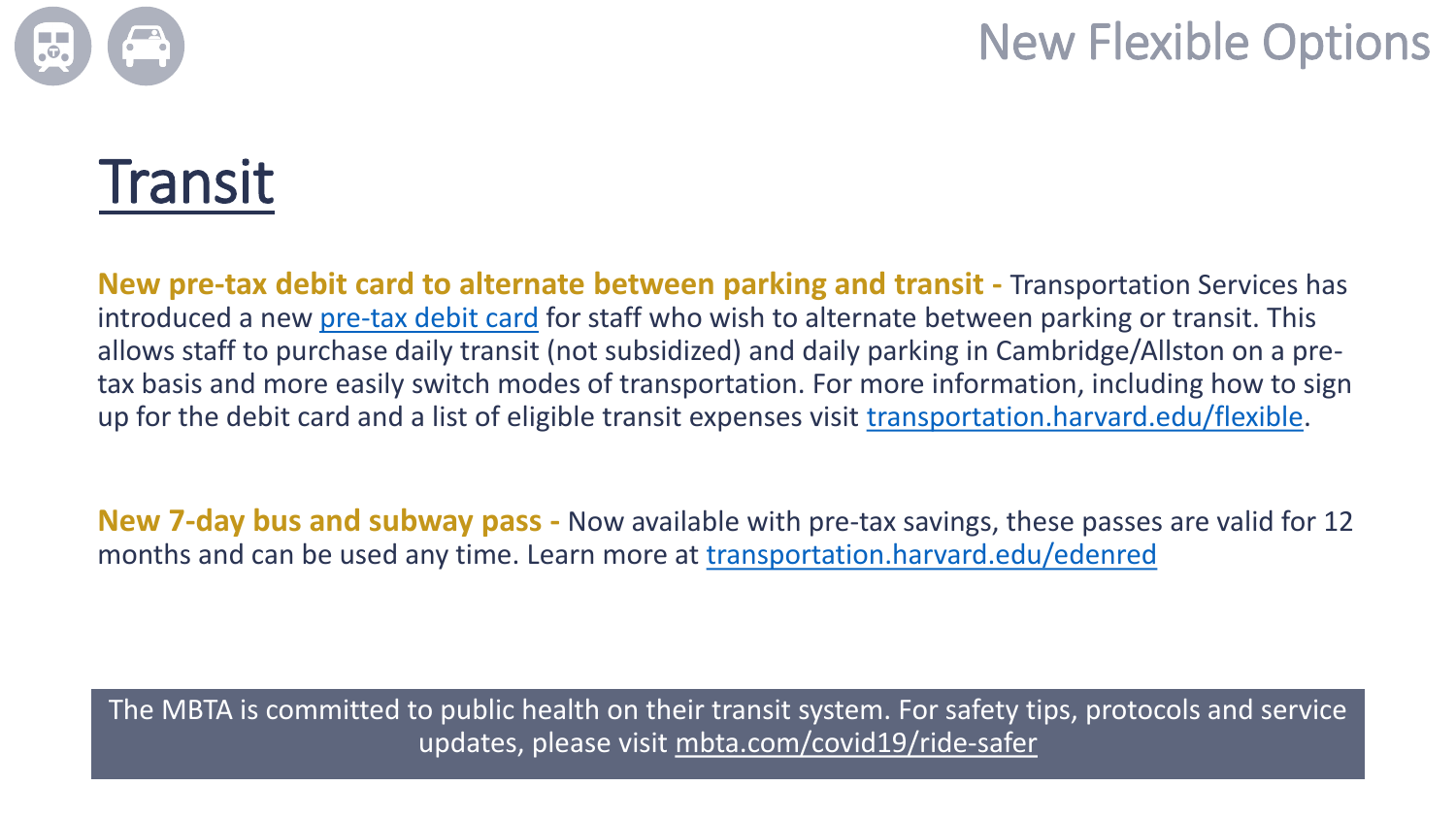

#### Commuter Benefits and Updates



**PERQ Card Update -** If you cancelled or opted out of your bus/subway pass, you will receive a new PERQ CharlieCard in the mail when you resume your order. If you kept your order active and recurring since March 2020, you will use the same PERQ CharlieCard, even if you did not use it.

**Accrued Transit Credits -** Any transit credits accrued during the pandemic will be automatically applied to future transit orders, including MBTA passes and pre-tax debit cards. Learn how to apply credits to a debit card at [transportation.harvard.edu/flexible](http://www.transportation.harvard.edu/flexible).

**Ordering Deadline -** The deadline to place, edit or cancel orders is the 4<sup>th</sup> of the prior benefit month at [transportation.harvard.edu/edenred.](transportation.harvard.edu/edenred)

> Benefits-eligible employees can order 50% subsidized monthly MBTA passes at [transportation.harvard.edu/edenred](http://www.transportation.harvard.edu/edenred)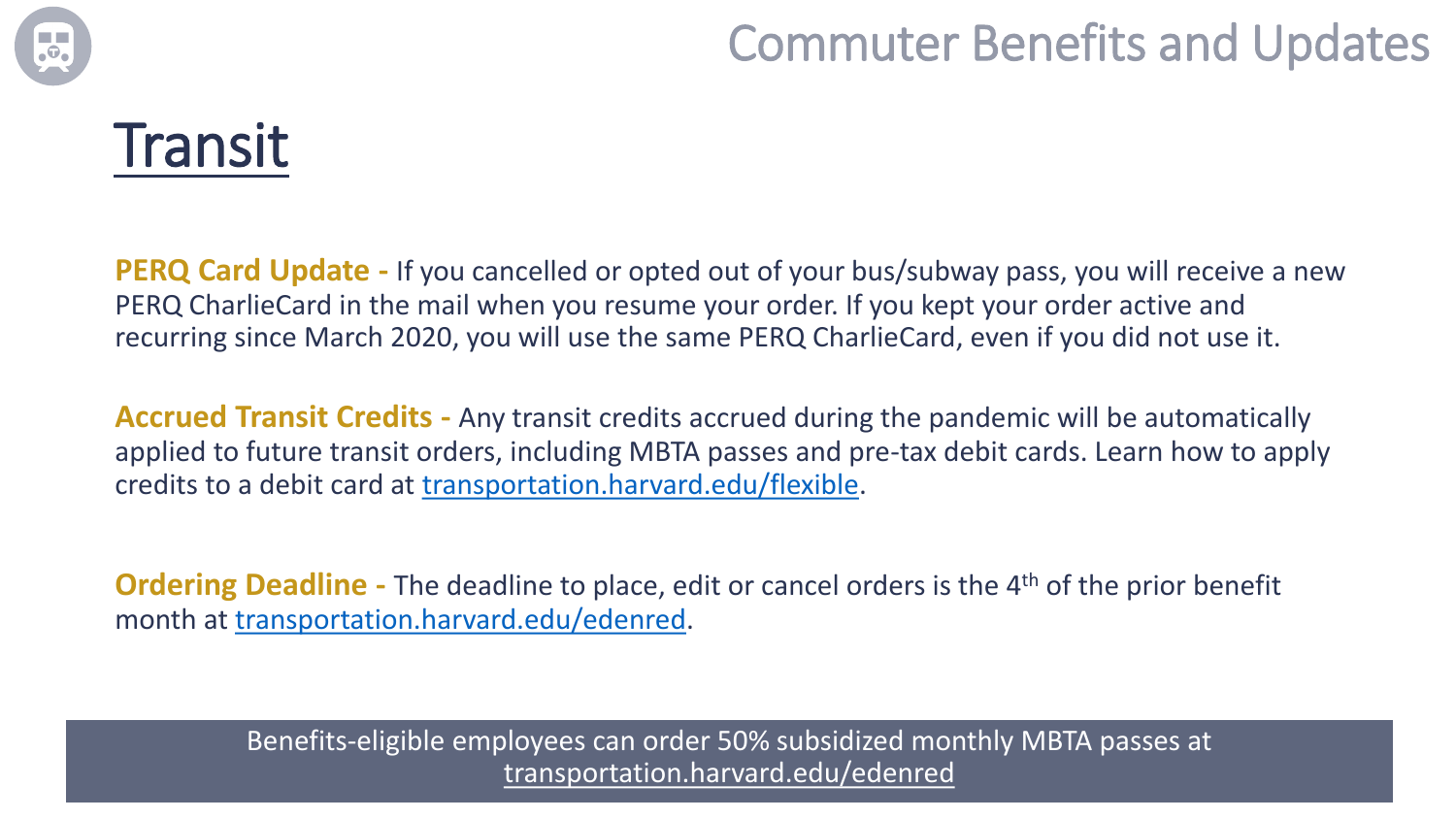

# Parking

**3-Day annual permit -** If you choose a 3-Day annual permit in FY22, you'll have the flexibility to park any three days of the week you choose. If your current parking location does not offer 3-Day permits, we will suggest the closest available location. Learn more at [parking.harvard.edu](https://www.transportation.harvard.edu/covidparking)

**New Zip-By app -** Beginning July 1, 2021, download the new Zip-By app to purchase hourly parking for the 52 Oxford Street garage, Soldiers Field Park garage and Webster Street surface lot. More information can be found at <transportation.harvard.edu/zipby>

**Parking meter spots** - Four solar powered multi-spacer meters have been installed in the Observatory and 2 Hague Street Lots. Harvard affiliates may park in these spaces for up to four hours and a parking permit is not required. There are additional Harvard parking meters at the i-lab and in the Athletics Complex (Bright Parking Area, Gordon Drive and Webster lot) and can be found at [map.harvard.edu](https://prodsmap.cadm.harvard.edu/portal/apps/indoors/index.html?appid=d71c69bc4b014b40b730d90880fba3a0).

Parking rates and policies are different in the Longwood Medical Area and information can be found on the [Harvard Medical School Parking website](https://campusplanning.hms.harvard.edu/campus-services/parking-commuter-services).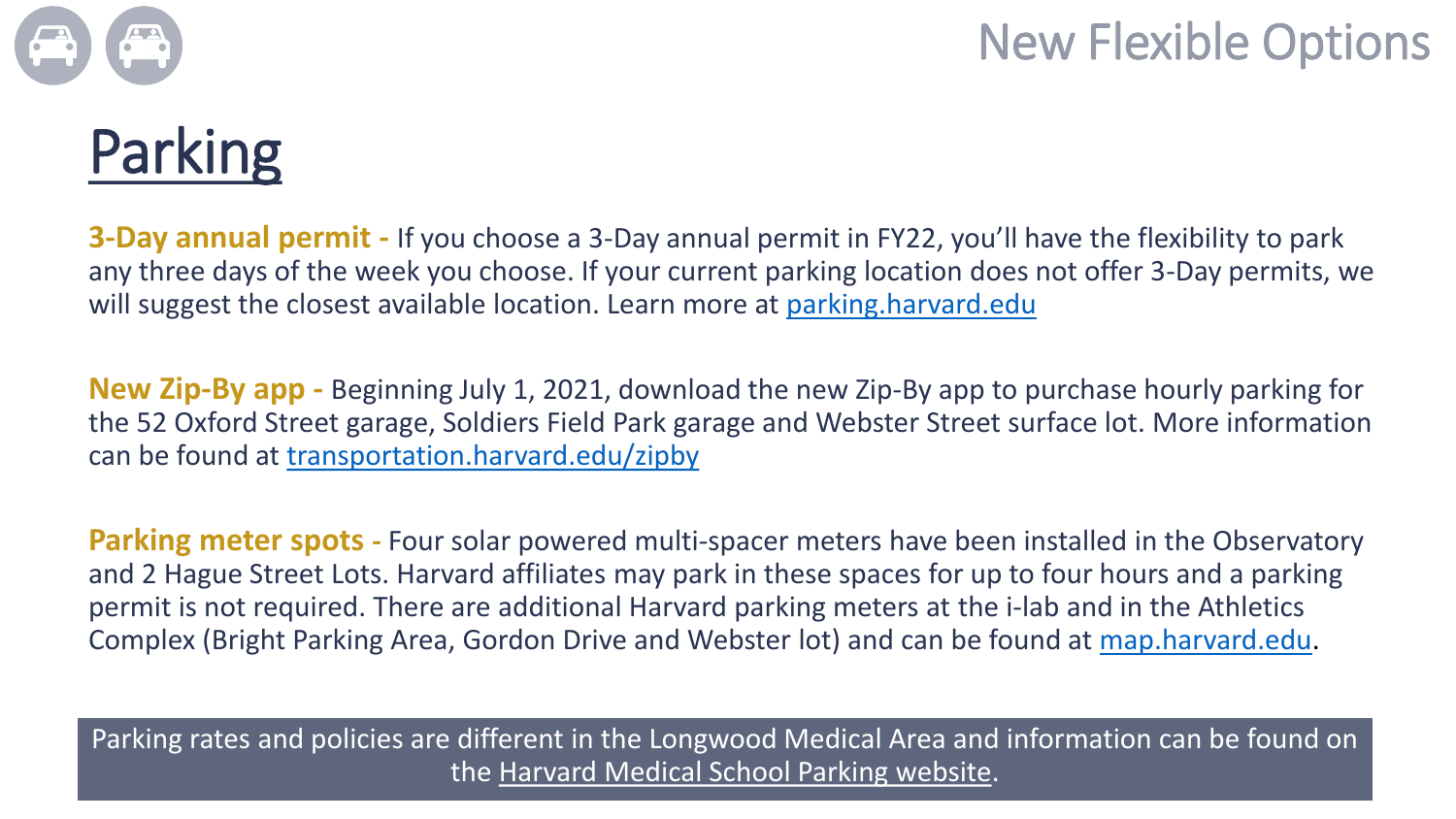

#### Commuter Benefits and Updates



**Underutilized Parking Option -** Receive a 30% discounted annual parking permit by participating in the Underutilized Parking Facility program at Peabody Terrace Garage in Cambridge.

**One-Day Permit -** Harvard faculty and staff who only commute one or two days a week can purchase a daily parking permit for a temporary reduction to \$10 through the end of 2021.

**Switch from transit to parking -** Employees who wish to switch from their transit benefit to a parking permit on campus can follow these [simple](https://www.transportation.harvard.edu/sites/default/files/Switching%20from%20MBTA%20to%20Parking%20Tutorial.pdf) steps.

Information on FY22 parking permits, including rate information and permit renewals, can be found on the [Transportation & Parking website](https://www.transportation.harvard.edu/covidparking).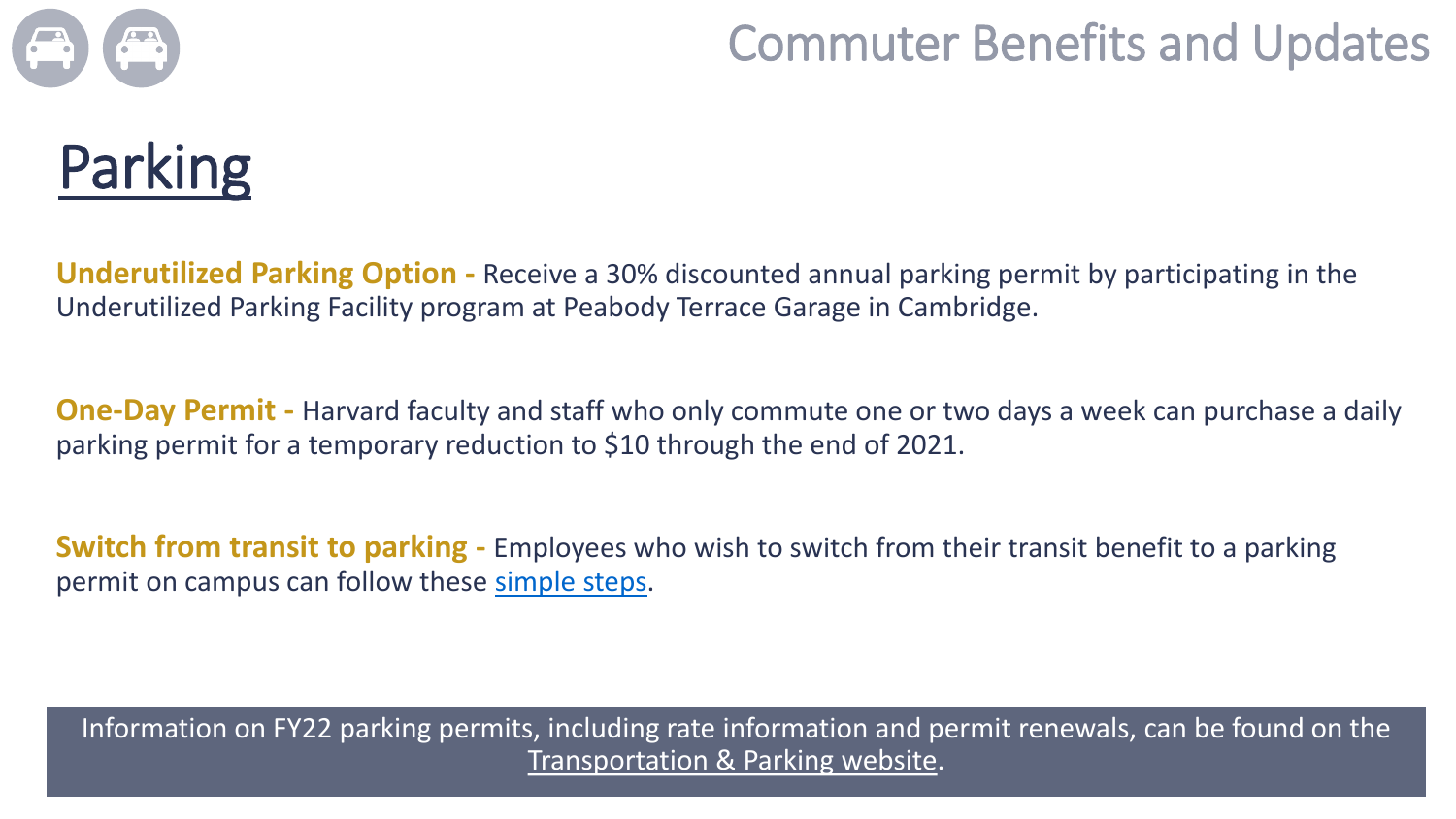

New Options

# Biking & Walking

**The Quincy-Bow-Dewolfe corridor -** This establishes a new north-south bike route connecting Harvard Square to Allston via the Weeks Footbridge. These one-way streets now have a protected bike lane to allow for northbound access for bicyclists. Other improvements include wider sidewalks, raised crosswalks and a two-way cycle track.

**New Bluebikes station -** Harvard University has added a Bluebikes station at the Allston Athletics Complex and expanded the station at the i-lab.

If you are thinking about switching commute modes, but need help selecting the best option, complete this commute assistance [form](https://harvard.az1.qualtrics.com/jfe/form/SV_eQbJ34cvvhxepDv) and CommuterChoice will create a personalized plan for you!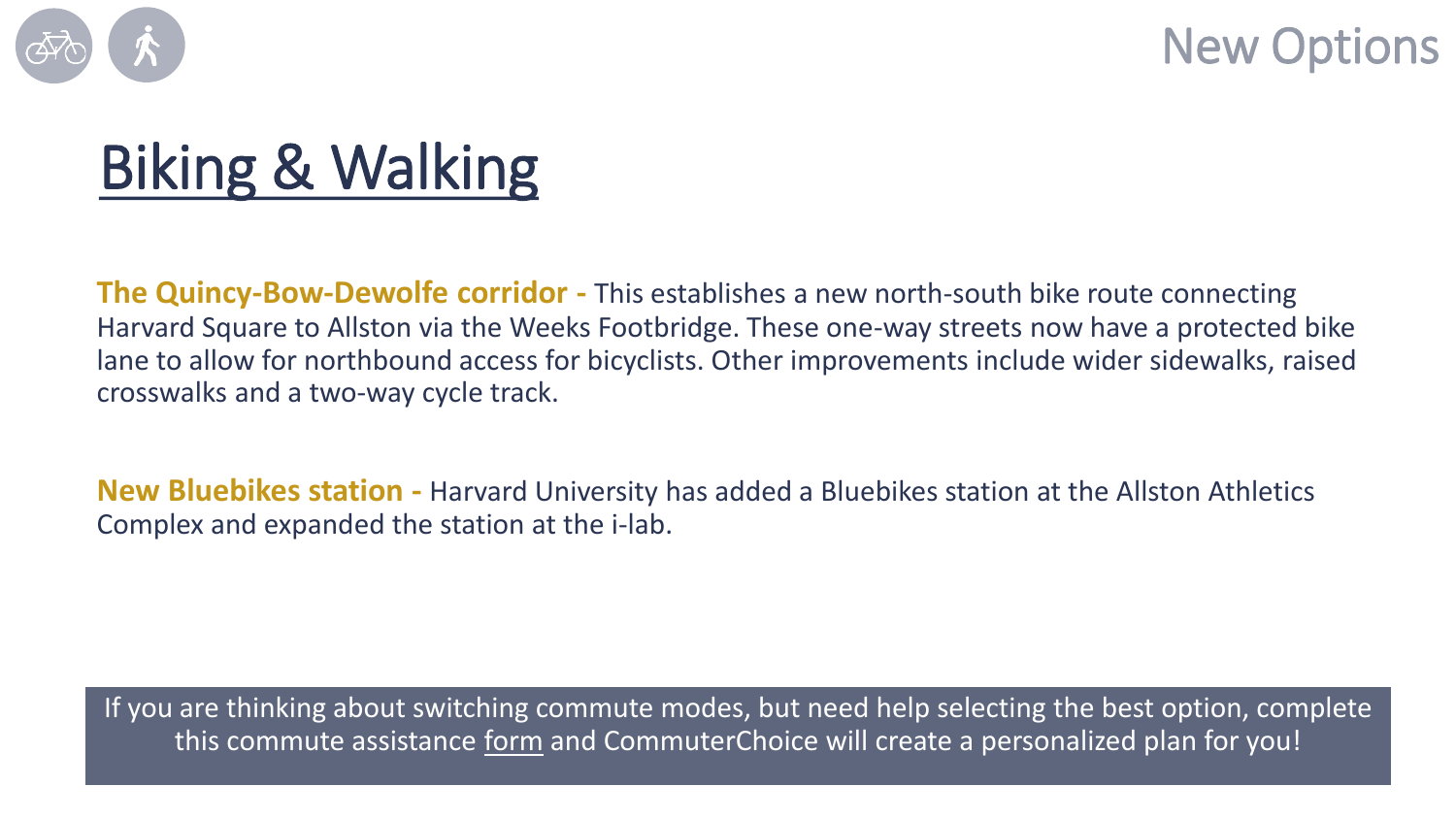

#### Commuter Benefits and Updates

## Biking

**Allston Mobility Hub -** This secured and covered bike shelter is located between the SEC and 114 Western Ave. It is accessible to anyone with a Harvard ID card.

**Bike and Pedestrian Map -** Find bicycle facilities and infrastructure on campus using the official interactive Harvard Map at [map.harvard.edu](https://map.harvard.edu/)

**Park & Pedal** - This is a great no-cost option for employees who live outside of biking range. Drive to a Park & Pedal hub closest to your campus, park, and ride your bike the last mile.

**Bluebikes Annual Membership Discount -** As Bluebikes is expanding into more towns, Harvard affiliates can take advantage of a discounted annual membership at [commuterchoice.harvard.edu](https://www.transportation.harvard.edu/commuterchoice/bike/blue-bikes-bike-share-program)

Benefits-eligible employees who commute to work via bicycle are eligible for the [Bicycle Commuter Benefit](https://www.transportation.harvard.edu/commuterchoice/bike/bike-commuter-benefit).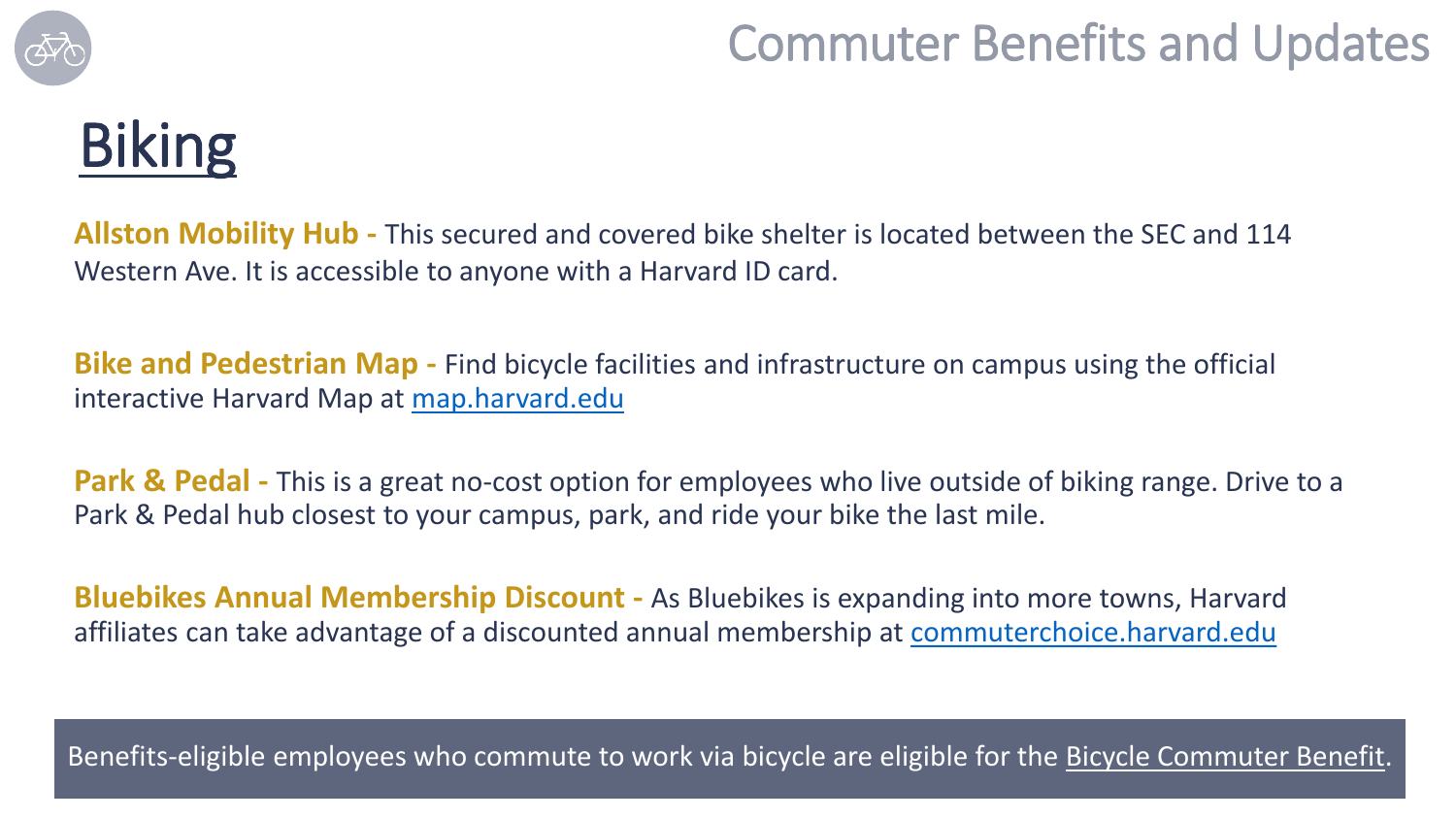

#### Commuting Safely

**MBTA Ride Safer Campaign -** The MBTA is committed to maintaining public health. For tips on riding public transportation during the pandemic and service updates, please visit [mbta.com/covid19/ride-safer.](https://www.mbta.com/covid19/ride-safer)

**Transit Crowding Information** - Find live transit [crowding information](https://www.mbta.com/crowding) for most MBTA's bus route, as well as the Red, Orange and Blue Lines on their [website,](https://www.mbta.com/projects/crowding-information-riders) certain digital signs throughout the MBTA network, and within the [Transit App](https://www.mbta.com/apps) .

**Center for Disease Control & Prevention Transportation Guidance-** Find information on how you can protect yourself and others while using public transportation, rideshares, carpools, [shared bikes and more at cdc.gov/coronavirus/2019-ncov/daily-life-coping/using](https://www.cdc.gov/coronavirus/2019-ncov/daily-life-coping/using-transportation.html)transportation.html